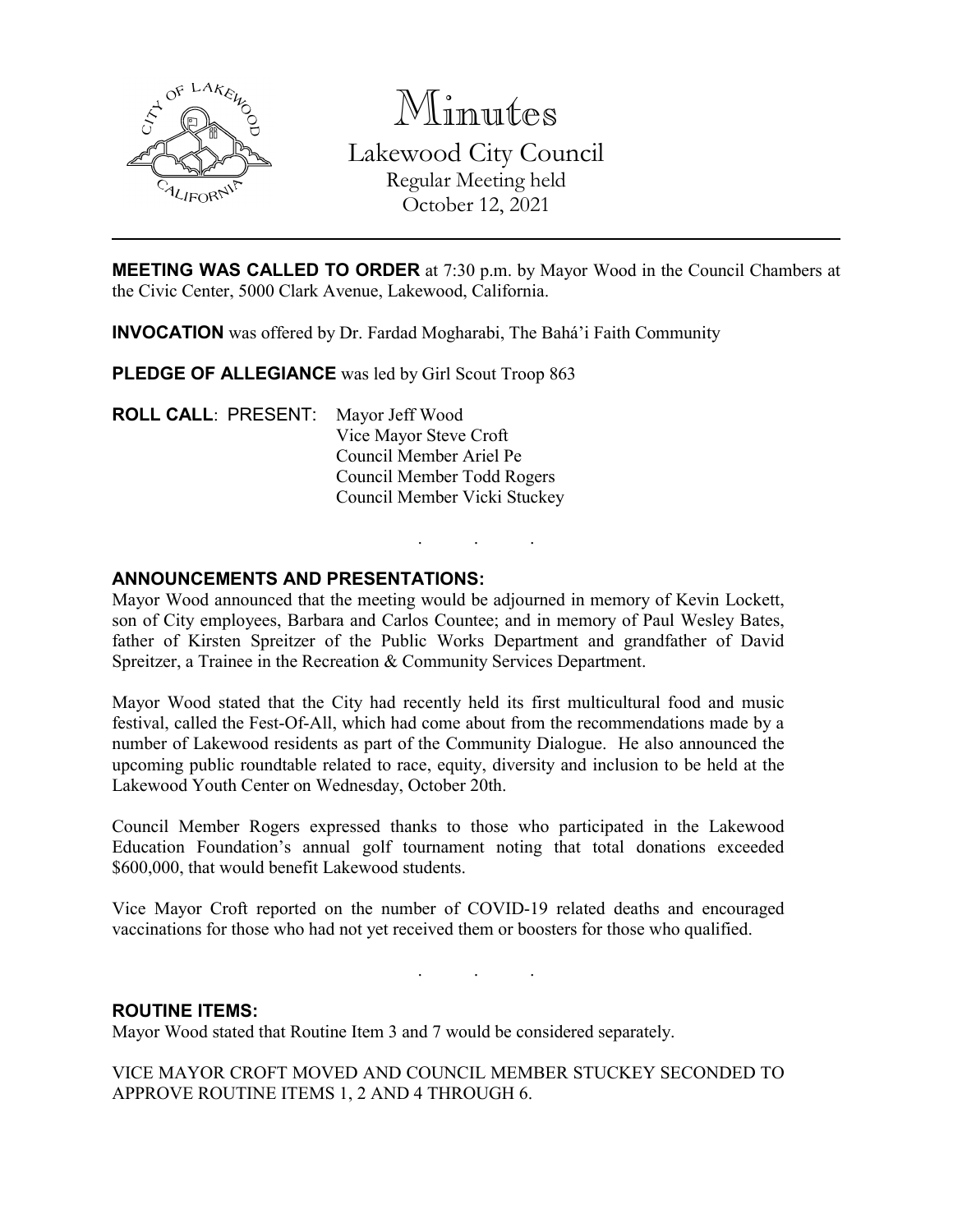City Council Minutes October 12, 2021 Page 2

### **ROUTINE ITEMS:** - Continued

- RI-1 Approval of Minutes of the Meetings held September 28, 2021
- RI-2 Approval of Personnel Transactions
- RI-4 Approval of Report of City Council Committees' Activities
- RI-5 Approval of Reports and Authorizations Pursuant to AB1234
- RI-6 Acceptance of Notice of Completion for Public Works Contract 2021-2; Lakewood Equestrian Center Abatement and Demolition, Interior Demolition Inc.

UPON ROLL CALL VOTE, THE MOTION WAS APPROVED:

AYES: COUNCIL MEMBERS: Croft, Pe, Rogers, Stuckey and Wood NAYS: COUNCIL MEMBERS: None

RI-3 Approval of Registers of Demands

Vice Mayor Croft and Council Member Rogers responded to questions from David Whitt, Lakewood, by indicating the processes and policies behind approval of the Registers of Demands.

VICE MAYOR CROFT MOVED AND COUNCIL MEMBER STUCKEY SECONDED TO APPROVE ROUTINE ITEM 3. UPON ROLL CALL VOTE, THE MOTION WAS APPROVED:

AYES: COUNCIL MEMBERS: Croft, Pe, Rogers, Stuckey and Wood NAYS: COUNCIL MEMBERS: None

RI-7 Approval of Amendment No. 2 to Agreement for Employment of City Manager

Steve Skolnik, for the City Attorney, clarified the facts provided in the report for Mr. Whitt.

The Council Members each remarked on the City Manager's merits stating support for approval of the proposed amendment to the agreement.

MAYOR WOOD MOVED AND COUNCIL MEMBER STUCKEY SECONDED TO APPROVE ROUTINE ITEM 7. UPON ROLL CALL VOTE, THE MOTION WAS APPROVED:

AYES: COUNCIL MEMBERS: Croft, Pe, Rogers, Stuckey and Wood NAYS: COUNCIL MEMBERS: None

City Manager Thaddeus McCormack stated his appreciation noting that he was humbled and honored by the Council's supportive remarks.

. . .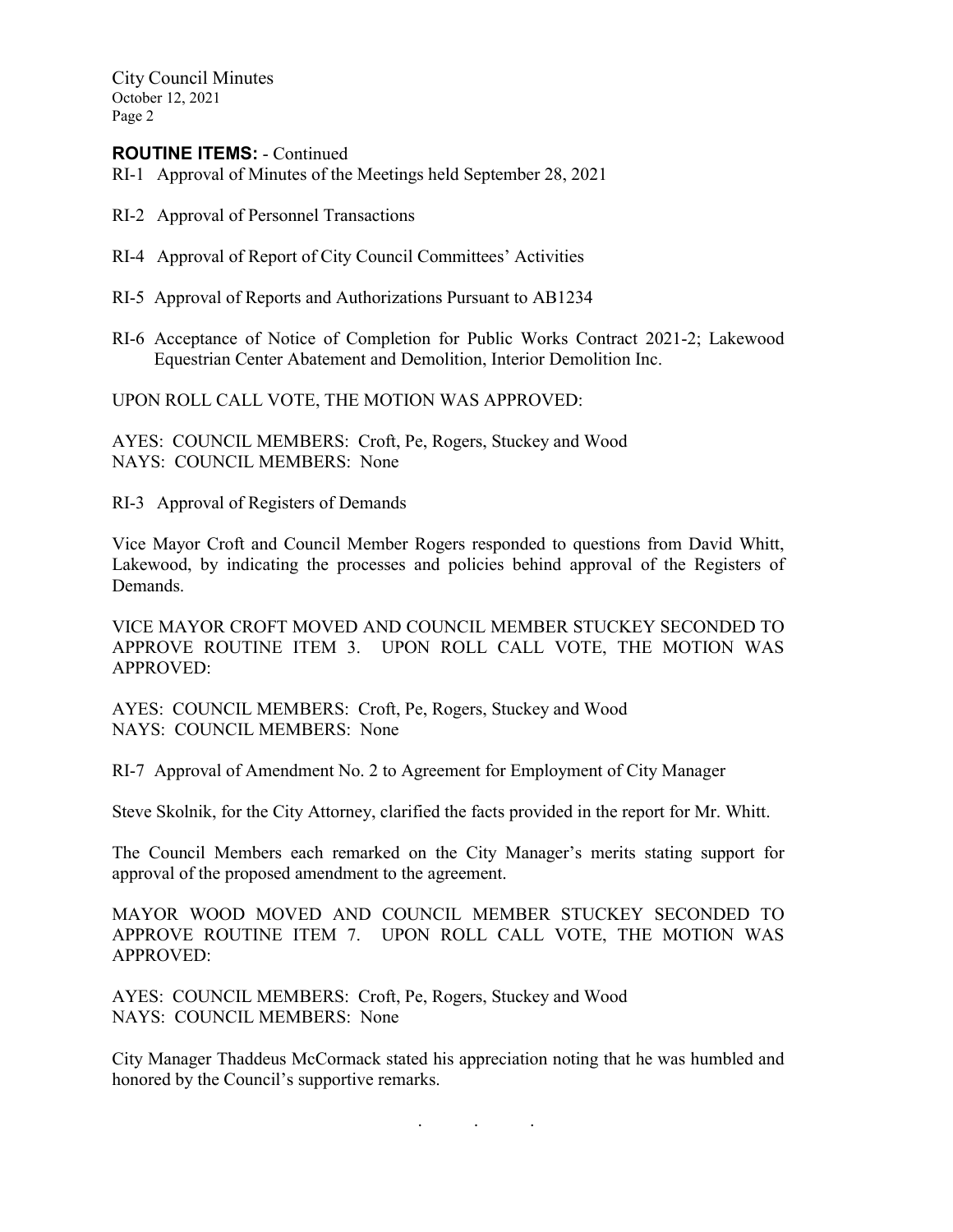### **2.1 • INTRODUCTION OF ORDINANCE NO. 2021-4; AMENDING THE MUNICIPAL CODE PERTAINING TO COMPENSATION OF MEMBERS OF THE CITY COUNCIL; RESOLUTION NO. 2021-58; RELATING TO COMPENSATION**

Mr. McCormack made a presentation based on the report in the agenda pertaining to compensation of Council Members. He stated that staff recommended the City Council introduce the proposed ordinance and proposed resolution.

Mr. Skolnik explained that the proposed resolution was a companion item to the proposed ordinance and that both would be considered for approval at the same time at the next meeting.

Vice Mayor Croft stated that the proposed ordinance adjusting the compensation would not take effect until after the next election.

RESOLUTION NO. 2021-58; A RESOLUTION OF THE CITY COUNCIL OF THE CITY OF LAKEWOOD RELATING TO INCREASES IN CITY COUNCIL COMPENSATION

ORDINANCE NO. 2021-4; AN ORDINANCE OF THE CITY COUNCIL OF THE CITY OF LAKEWOOD AMENDING THE MUNICIPAL CODE PERTAINING TO COMPENSATION OF MEMBERS OF THE CITY COUNCIL was read by title by the City Clerk.

VICE MAYOR CROFT MOVED AND COUNCIL MEMBER STUCKEY SECONDED TO WAIVE FURTHER READING AND INTRODUCE ORDINANCE. NO. 2021-4. UPON ROLL CALL VOTE, THE MOTION WAS APPROVED:

AYES: COUNCIL MEMBERS: Croft, Pe, Rogers and Stuckey NAYS: COUNCIL MEMBERS: Wood

**3.1 • NOMINATION TO FILL A VACANCY ON THE SOUTHEAST LOS ANGELES COUNTY WORKFORCE DEVELOPMENT BOARD (WDB)**

. . .

Paolo Beltran, Deputy City Manager, made a presentation based on the report in the agenda regarding the City's representative on the Workforce Development Board (WDB) Policy Board. He stated it was the Mayor's recommendation that the City Council approve the nomination of Michael Segura as one of Lakewood's business sector representatives to the SELACO WDB.

MAYOR WOOD MOVED AND COUNCIL MEMBER PE SECONDED TO NOMINATE MICHAEL SEGURA AS LAKEWOOD'S BUSINESS SECTOR REPRESENTATIVE TO THE SELACO WORKFORCE DEVELOPMENT BOARD. UPON ROLL CALL VOTE, THE MOTION WAS APPROVED:

AYES: COUNCIL MEMBERS: Croft, Pe, Rogers, Stuckey and Wood NAYS: COUNCIL MEMBERS: None

. . .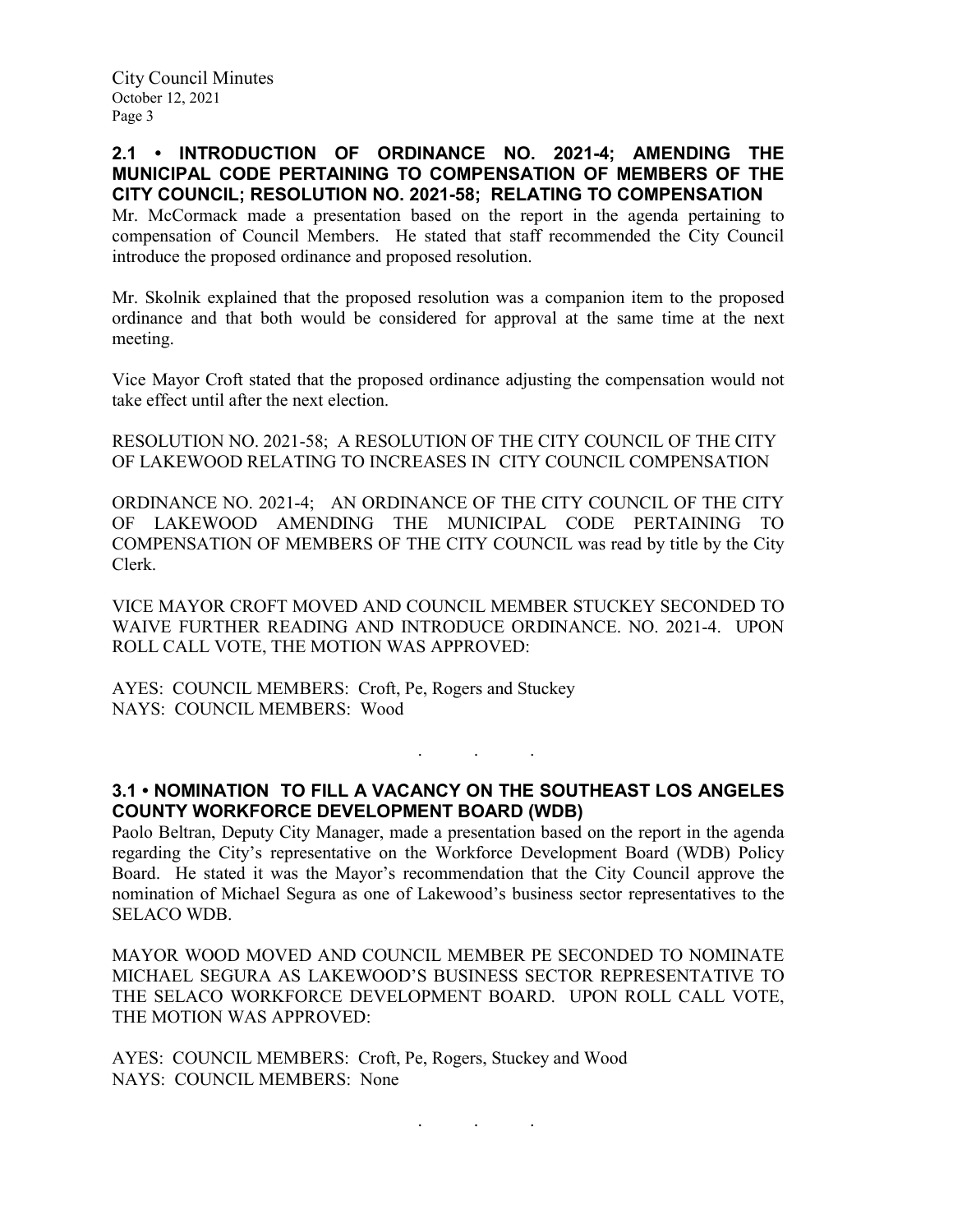# **3.2 • LAKEWOOD STATE LEGISLATIVE BILL POSITIONS AND FINAL OUTCOMES IN 2021**

Mr. Beltran made a presentation based on the report in the agenda and provided a summary of the State legislative bill positions and final outcomes. He concluded by stating it was recommended that the City Council receive and file the report.

MAYOR WOOD STATED THAT THERE BEING NO OBJECTION, THE REPORT WAS ORDERED RECEIVED AND FILED.

. As we have the set of  $\mathcal{A}$  , and  $\mathcal{A}$ 

# **SUCCESSOR AGENCY ACTIONS**

1. Approval of Register of Demands VICE MAYOR CROFT MOVED AND COUNCIL MEMBER PE SECONDED TO APPROVE THE REGISTER OF DEMANDS. UPON ROLL CALL VOTE, THE MOTION WAS APPROVED:

AYES: COUNCIL MEMBERS: Croft, Pe, Rogers, Stuckey and Wood NAYS: COUNCIL MEMBERS: None

# **SUCCESSOR HOUSING ACTIONS**

1. Approval of Register of Demands COUNCIL MEMBER PE MOVED AND COUNCIL MEMBER STUCKEY SECONDED TO APPROVE THE REGISTER OF DEMANDS. UPON ROLL CALL VOTE, THE MOTION WAS APPROVED:

. . .

AYES: COUNCIL MEMBERS: Croft, Pe, Rogers Stuckey and Wood NAYS: COUNCIL MEMBERS: None

. . .

# **ORAL COMMUNICATIONS:**

David Whitt, Lakewood, addressed the City Council regarding SB1383 and State mandated regulations.

Greg Papke, Lakewood, voiced his opinions pertaining to a lack of indoor seating at a local restaurant and race issues.

Sarah Mendoza, Lakewood, expressed appreciation for the Fest-Of-All event and support for City leadership.

Brian Cuaron, Lakewood, spoke about clean up at Pioneer Boulevard and Carson Street; vaccination mandates; civil rights; City Manager salary; and Council compensation.

. . .